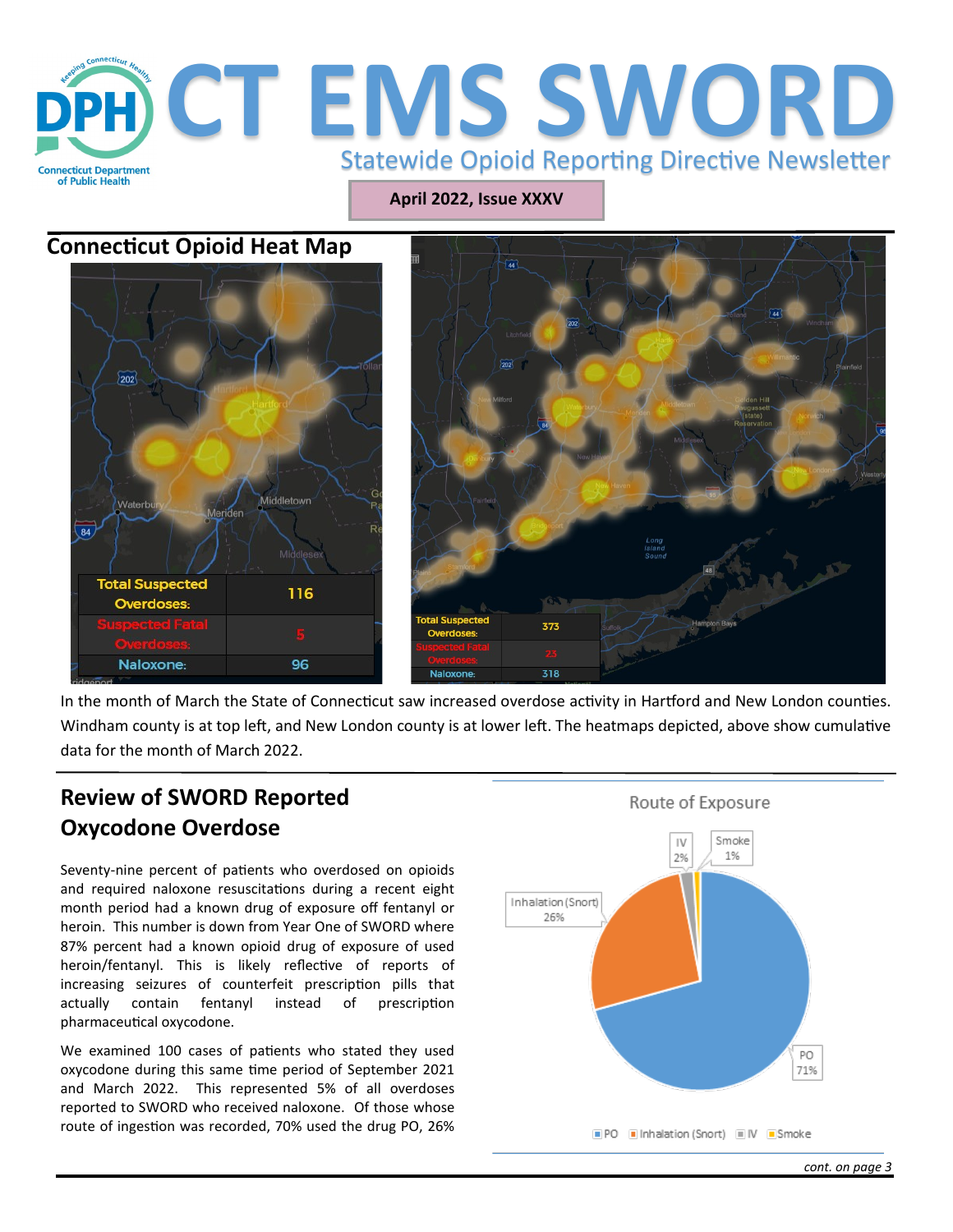

Left: < Total count of emergency department visits related to suspected overdoses with any opioid\*. This data shows counts for **March 2022** for the





*Data, above, represents the total count of emergency department visits (Syndromic Surveillance) related to prescription and illicit opioid drug overdoses. Data reflects overdoses based on town/city resident. It does not include non-resident overdoses. Data subject to change.* 



*\*Suspected overdoses involving any opioid include prescription and illicit opioids.*

### **SWORD Statewide Reporting March 2022**

In the month of March 2022, there were 373 calls to the Connecticut Poison Control Center (CPCC) for SWORD. Of these calls, 350 were non-fatal and 23 resulted in fatalities. There were 318 total naloxone administrations: 178 nonfatal multiple doses of naloxone administered, 129 non-fatal single dose naloxone, and forty-three (43) non-fatal with no naloxone administered. There were 0 (zero) non-fatal with "unknown" naloxone administered. Of the 23 fatalities, seven (7) received multiple doses of naloxone, four (4) received single dose, twelve (12) with no naloxone administered, and 0 (zero) were unknown.

The 373 cases involved suspected overdoses from all of our counties: Fairfield (62), Hartford (116), Litchfield (16), Middlesex (18), New Haven (98), New London (46), Tolland (7) and Windham (10).

\*Numbers subject to change **\*TIP: Store the CPCC number in your cell for ease of use! 1-800-222-1222**

April 2022, Issue XXXV Page 2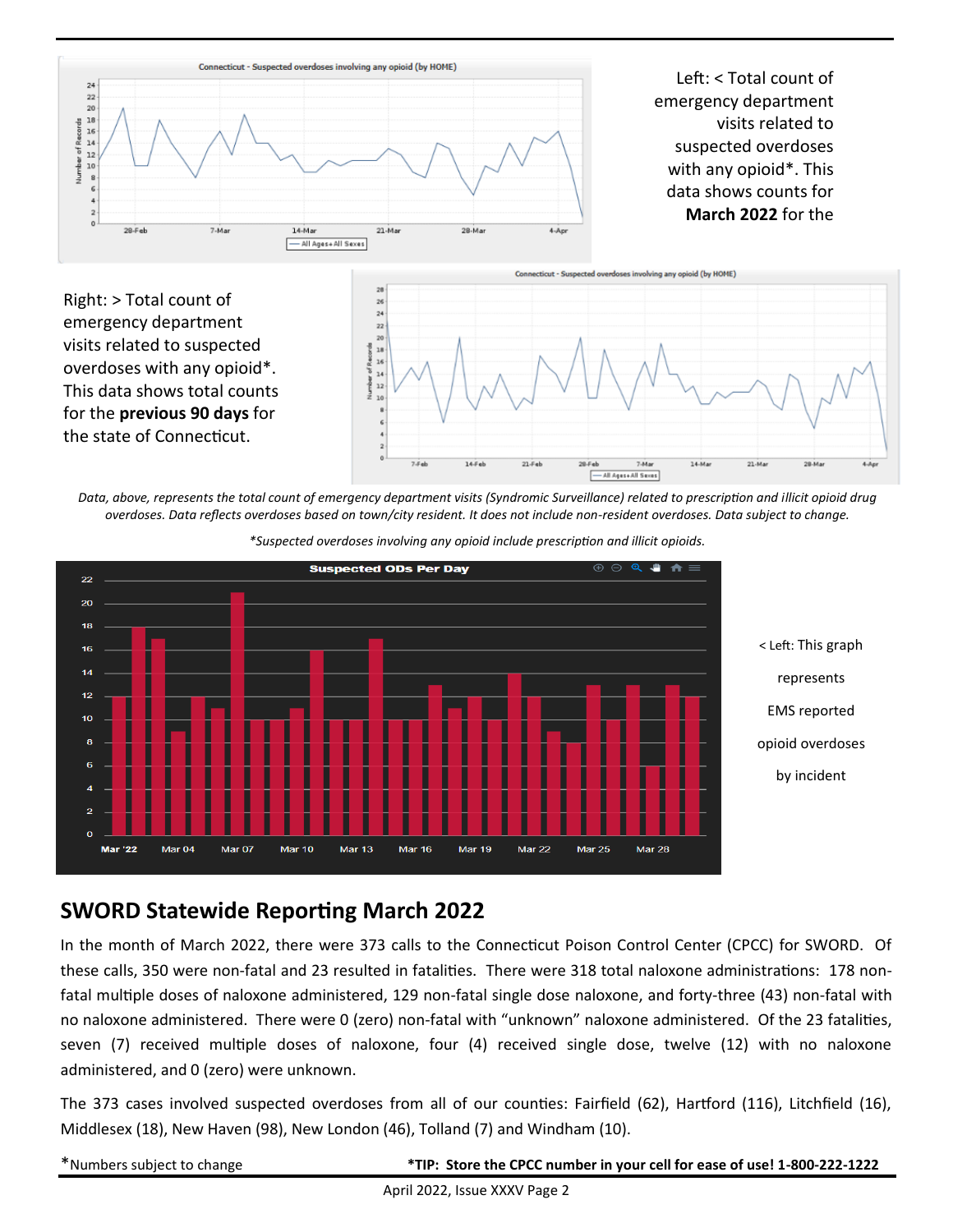

crushed and snorted the drug, 2% injected IV and 1% stated they smoked the drug. 44% of those who described where the drug came from said they used a drug from a prescription, 56% purchased or obtained the drugs on the street (dealer or friend/acquaintance).

69% of the patients were male, 31% were female. There was fairly even distribution between ages 20-59. 77% of those 49 and under obtained their oxycodone illicitly versus only 17% of those 50 an over. 31% of those 49 and under either snorted or used their Oxycodone IV versus only 20% of those 50 an over.

It is not known what percentage of the oxycodone consumed was actually counterfeit fentanyl.

While the bioavailability of fentanyl is estimated at 30% through ingestion it is much lower than the bioavailability of oral oxycodone. However, because of the large amount of fentanyl that may be in each counterfeit bill, the large dose is enough to counteract the low bioavailability and can lead to overdose. These pills are even more dangerous when used IV or through inhalation where their bioavailability is much higher.

People who use oxycodone should be aware of the possibility that the pill they have obtained may be counterfeit, containing fentanyl. They are urged to never use alone and always have naloxone available. EMS should share this warning with patients who use oxycodone and other prescription opioids.



**Suspected OD's**